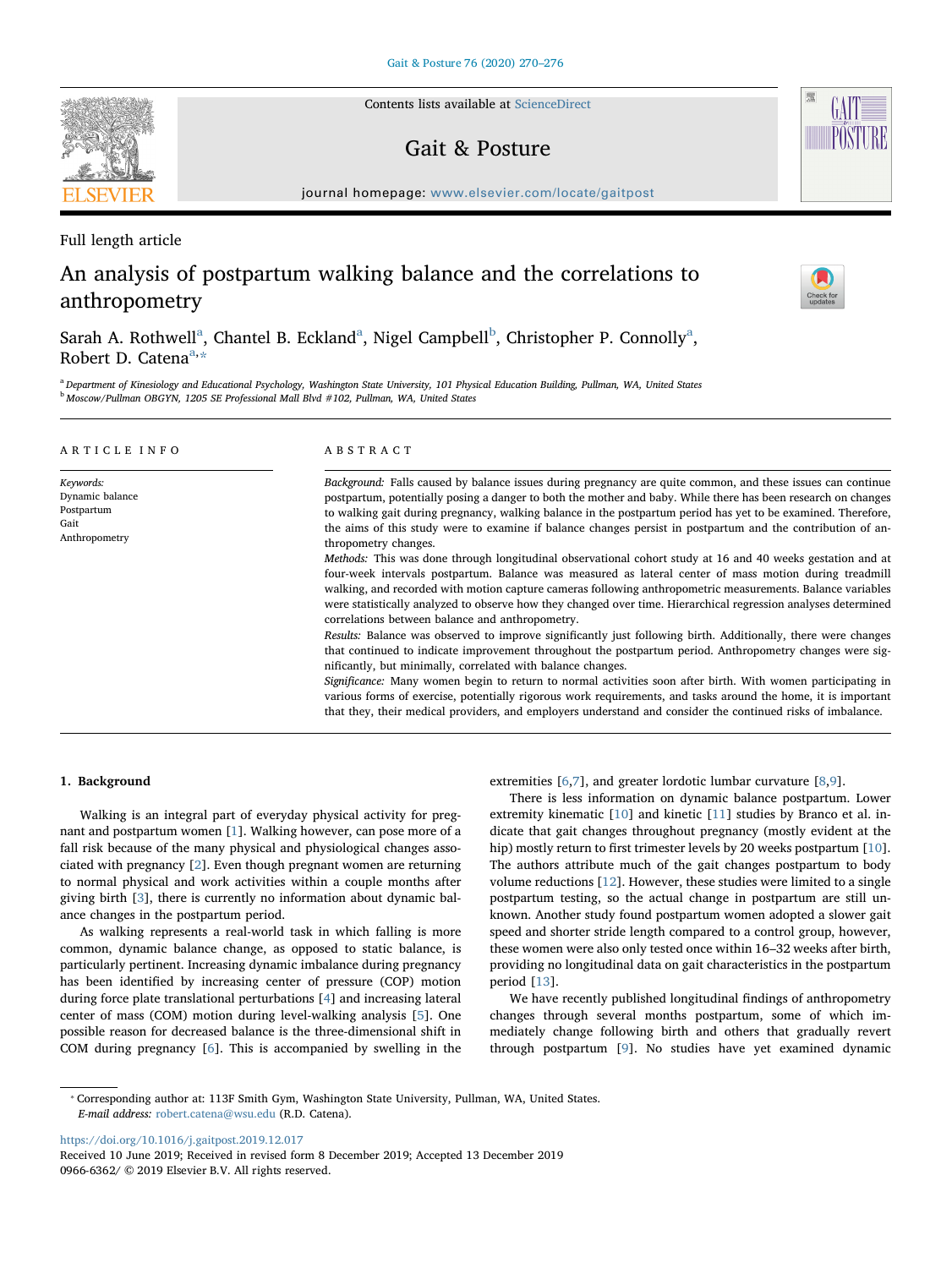<span id="page-1-0"></span>

Fig. 1. ML Angle variable is the total angular range of motion of the body COM around the ankle joint centers, around the left ankle (left side of figure) plus around the right ankle (right side of figure).

balance during gait through the postpartum period. The first goal of this study was to determine if dynamic balance changes immediately following birth, over a period of time postpartum, or if balance issues that occur during pregnancy remain following birth. We hypothesized that there would still be imbalance persisting into the postpartum period. The second goal of this study was to determine how anthropometry changes correlate with balance changes postpartum. We hypothesized that anthropometry is highly correlated to balance changes postpartum as compared to during pregnancy.

## 2. Methods

Seventeen participants completed two pregnancy testings at 16–20 weeks gestation and 36–40 weeks gestation. Within a month following birth, they returned to complete seven more testings in 4-week intervals to 28 weeks postpartum. Participants ranged in age from 22 to 37 years old at the start of testing. They were all free of injuries and neurological conditions that could impact balance, and women with high-risk pregnancies were not included. Approval for working with human participants was granted by the Washington State University Institutional Review Board.

## 2.1. Experimental procedures

Before each testing, participants signed an informed consent form. All participants wore similar clothing of a tank top, shorts, and their own walking shoes. Testing started with anthropometry measurements of 13 body segments (head, arms, forearms, torso, pelvis, thighs, shanks, feet) [[6](#page-6-5)].These data were used to calculate volumes of segments, and with assumed densities, calculation of segment specific masses [\[14](#page-6-13)]. Outlier anthropometrics were rechecked as previously described [\[6\]](#page-6-5).

Following anthropometric measurements, 54 markers were placed at anatomical landmarks using a full-body 13-segment markerset previously described [[9](#page-6-8)]. Ten motion capture cameras (MotionAnalysis Corp., Santa Rosa, CA) recorded marker movement at 100 Hz while participants performed directed tasks. The first and last tasks were a quiet standing and laying, respectively, for ten seconds on force plates (Kistler Inc., Amherst, NY) collecting at 1000 Hz. This allowed for joint center identification, using virtual markers, during walking trials when medial markers were removed from the ankles, knee, and elbows. These two trials also allowed calculations of the person-specific torso COM location from force plate COP data: standing trial used for anteriorposterior COM and laying trial used for mediolateral and vertical COM [[6](#page-6-5)]. In between standing and laying trials, women were asked to walk on a treadmill (Lifespan Inc., Providence, RI) and incrementally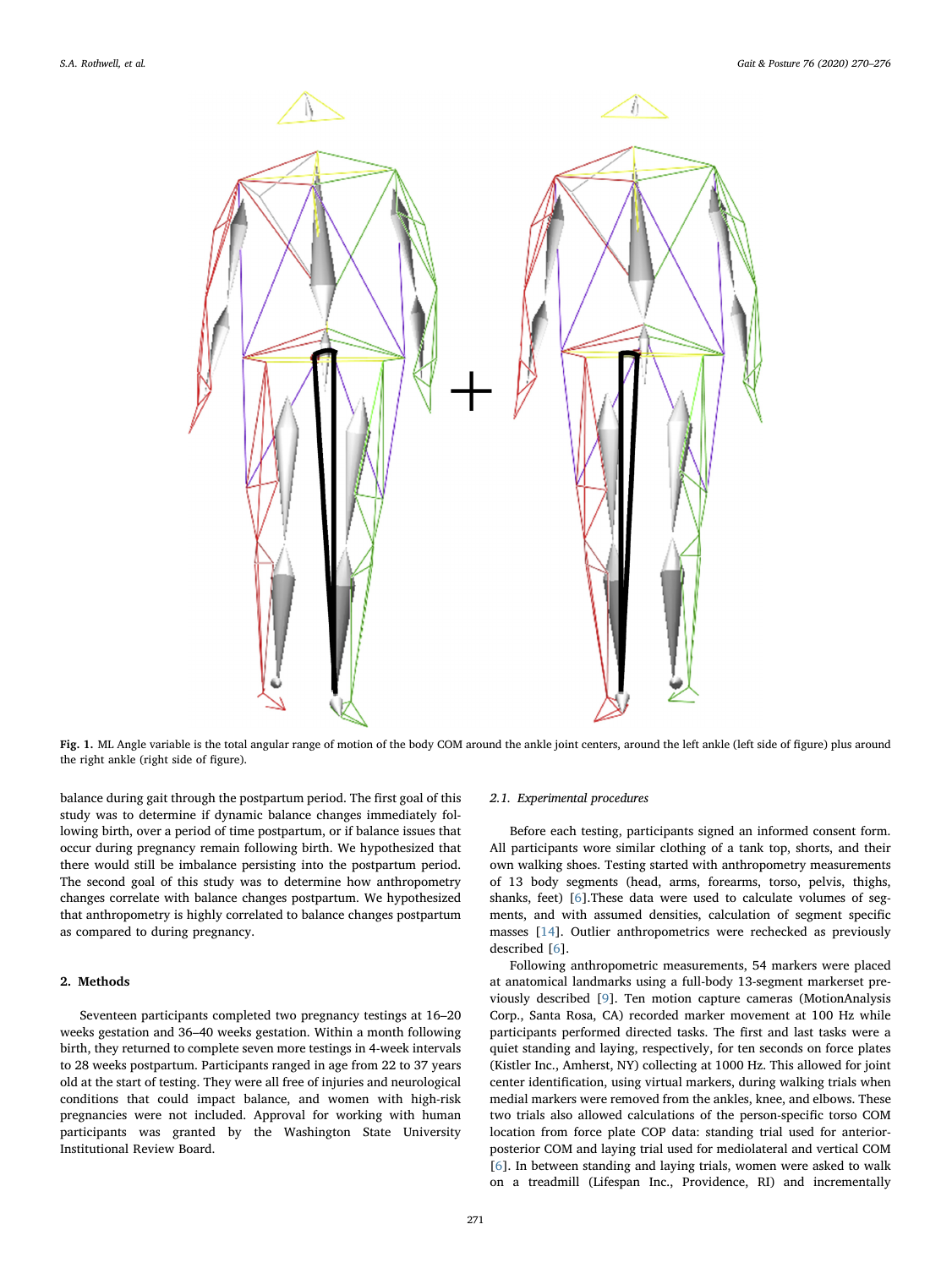<span id="page-2-0"></span>

Fig. 2. Average balance values from pregnancy to postpartum. Error bars are standard errors. Significant pairwise comparisons ( $p \le 0.05$ ) between time points are indicated by a crossbar.

increased the speed until they reached a self-selected "comfortable" pace. Once a speed was selected, we reassessed their comfort after 60 s of practice walking. Once they had practiced with a "comfortable" speed for 60 s and wanted to maintain it, we then recorded kinematic data for 60 s.

## 2.2. Data processing procedures

Marker data were smoothed with a  $6$  Hz  $4<sup>th</sup>$  order low-pass Butterworth filter [\[15](#page-6-14)]. A custom Matlab (Mathworks Inc., Natick, MA) program calculated participant-specific segment masses and centers of mass as previously documented [\[6\]](#page-6-5). Body COM data were calculated in Cortex Biosuite (MotionAnalysis Corp., Santa Rosa, CA) as the weighted sum of 13 body segments. Gait cycles were separated at right heal strike yielding a minimum of 37 gait cycles for each testing. For each gait cycle, custom Matlab (Mathworks Inc., Natick, MA) program calculated four dynamic balance variables: step width as the maximum lateral difference between right and left ankle joint centers over the stride, linear range of medial-lateral COM motion (ML COM) over the stride, the maximum medial-lateral COM velocity (ML COMv) during the stride, and medial-lateral angular range of motion of the COM around the ankle joint center (ML Angle) shown in [Fig. 1.](#page-1-0) These four variables have been previously used to uniquely quantify balance changes during pregnancy [[5](#page-6-4)], with greater values specifically in the lateral direction indicating poorer balance based on studies of other patient populations [16–[18\]](#page-6-15). Variables were then averaged across the gait cycles.

## 2.3. Statistical analysis

Statistical analyses were performed using the SPSS v24 Statistics software (IBM Corp., Armonk, NY). Balance data described above were statistically measured using two linear mixed model (one-way repeated measures) tests, with follow-up Bonferroni pairwise comparisons. Testing time was the independent variable. The first statistical analysis was conducted between all nine testing times (two during pregnancy and seven postpartum). To account for the potential that pregnancy

related balance changes and the additional comparisons would overwhelm any statistically significant postpartum changes, the second statistical analysis was conducted only between the seven monthly postpartum testings. Statistical significance was determined using an alpha level of 0.05.

We have previously reported on anthropometry changes from pregnancy to postpartum [\[9\]](#page-6-8). We found that body mass index (BMI), breast-level torso width (BreastW), breast-level torso depth (BreastD), L3-4-level torso width (L34W), greater trochanter-level circumference (GTC), three-dimensional torso center of mass position (tCOM), anterior-posterior and mediolateral body center of mass position (bCOM), standing hip extension posture (HipE), and lumbar extension (LumbarE) to significantly change during the first twenty-eight weeks postpartum. Given these changes, we performed four hierarchical regressions on each dependent balance variable to determine how these anthropometry variables were correlated with dynamic balance measures. The four models were with and without balance data during pregnancy and with and without covariates. The order of our hierarchical analyses with covariates was intentionally chosen a priori to consider covariates first, and then anthropometric variables above were considered. We considered potential covariates to the dependent variables examined here in forward step order that input into the model in order of significance, with any value not reaching significance  $(p > 0.05)$  not inserted into the model. Preferred walking speed, body height, participant age, and gestational week/postpartum week were covariates. The second step in our hierarchical regression was to consider the anthropometric factors of particular interest in this study. These variables were also entered in forward step order that inputs into the model in order of significance. We then performed the regression analysis with just the second step above (without covariates entered first) to determine how much variance in balance dependent anthropometry variables alone explained.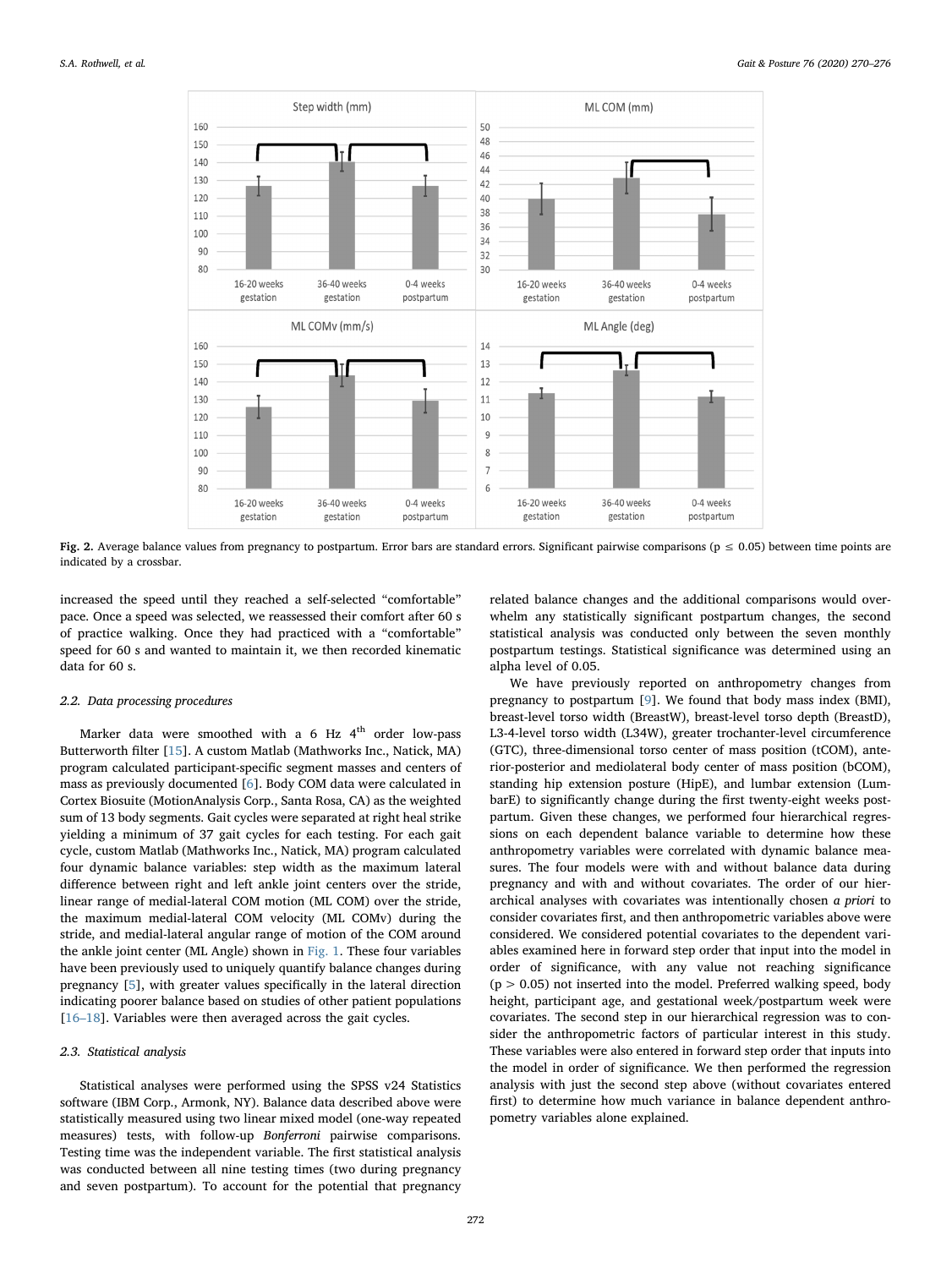<span id="page-3-0"></span>

Fig. 3. Average balance values throughout postpartum. Error bars are standard errors. Significant pairwise comparisons ( $p \le 0.05$ ) between time points are indicated by a crossbar. X-axis is the range in weeks postpartum for each testing.

## 3. Results

## 3.1. Balance change between pregnancy and postpartum (time points 1, 2 and 3)

Step width significantly increased by 11 % through pregnancy ( $p =$ 0.001) and then immediately decreased by 11 % at four weeks after birth (p =  $0.009$ ) [\(Fig. 2](#page-2-0)). ML COM motion increased slightly (8 %) during pregnancy, but was reduced by more than 13 % after birth ( $p =$ 0.015). ML COMv significantly increased by 14 % through pregnancy  $(p < 0.001)$  and then immediately decreased by 11 % after birth (p = 0.029). ML Angle significantly increased by 11 % through pregnancy  $(p < 0.001)$  and then immediately decreased by 13 %  $(p < 0.001)$ .

#### 3.2. Balance changes throughout postpartum (time points 3 through 9)

Step width did not significantly change throughout the postpartum period ( $p = 0.333$ ) ([Fig. 3](#page-3-0)). The other three balance measures had significant main effects of time and appeared to decrease by the 8–12 week postpartum testing, but there were no pairwise significant differences to confirm this. ML COM motion decreased by 6 % between first and last postpartum testings, with a significant main effect of time ( $p = 0.010$ ). ML COMv decreased by 4 % between first and last postpartum testings, with a significant main effect of time ( $p = 0.010$ ). ML Angle gradually decreased by 4 % between first and last postpartum testings, with a significant main effect of time ( $p = 0.048$ ).

## 3.3. Correlation between anthropometry and balance

Collinearity between anthropometry variables was low with all variance inflation factors, less than 4.0. The step width regression model with the most explained variance was without pregnancy data and with covariates ([Table 1\)](#page-4-0). Almost half of the variance in step width was accounted for in this model. Step width was most correlated with preferred walking speed. The only anthropometric factor step width

was correlated to in all four models was HipE. BMI did not get entered into any of the four models, indicating that BMI did not significantly explain any unique variance in step width compared to other covariates.

Preferred walking speed and age of the participant at testing were also most correlated with ML COM linear motion ([Table 2\)](#page-4-1). Interestingly, without covariates, only trunk COM accounted for the significant explained variance in the regression analyses: ML trunk COM position correlated with pregnancy ML COM, and AP trunk COM position correlated with postpartum ML COM. No covariates were significantly correlated to maximum COM velocity in the ML direction [\(Table 3](#page-5-0)). This could indicate ML COMv as a better (independent) indicator of pregnancy and postpartum balance changes.

The regression model for ML Angle was clearly improved with pregnancy data ([Table 4](#page-5-1)), indicating this variable to be more indicative of pregnancy balance changes than postpartum balance changes. Time (gestational and postpartum) was only entered once in all regression analyses, for ML Angle with pregnancy data. HipC and LumbarE were entered in all four analyses on ML Angle.

## 4. Discussion

The first goal of this research was to determine the duration into the postpartum period of balance changes that occur during a typical pregnancy. No known studies have explored dynamic balance changes following a pregnancy. This is especially of interest because the typical U.S. woman is granted only 12 weeks of unpaid leave from a job following her pregnancy as part of the 1993 Family and Medical Leave Act [[19\]](#page-6-16). It is important to recognize that some women may still need additional precautions past the 12 week leave period, as they transition back into everyday physical and work activities, even though much of the added anterior torso mass is gone.

Dynamic (gait) balance change throughout pregnancy has been examined in greater depth by a couple of previous studies, where mediolateral COM excursion [\[5\]](#page-6-4), mediolateral COM velocity [\[5\]](#page-6-4), and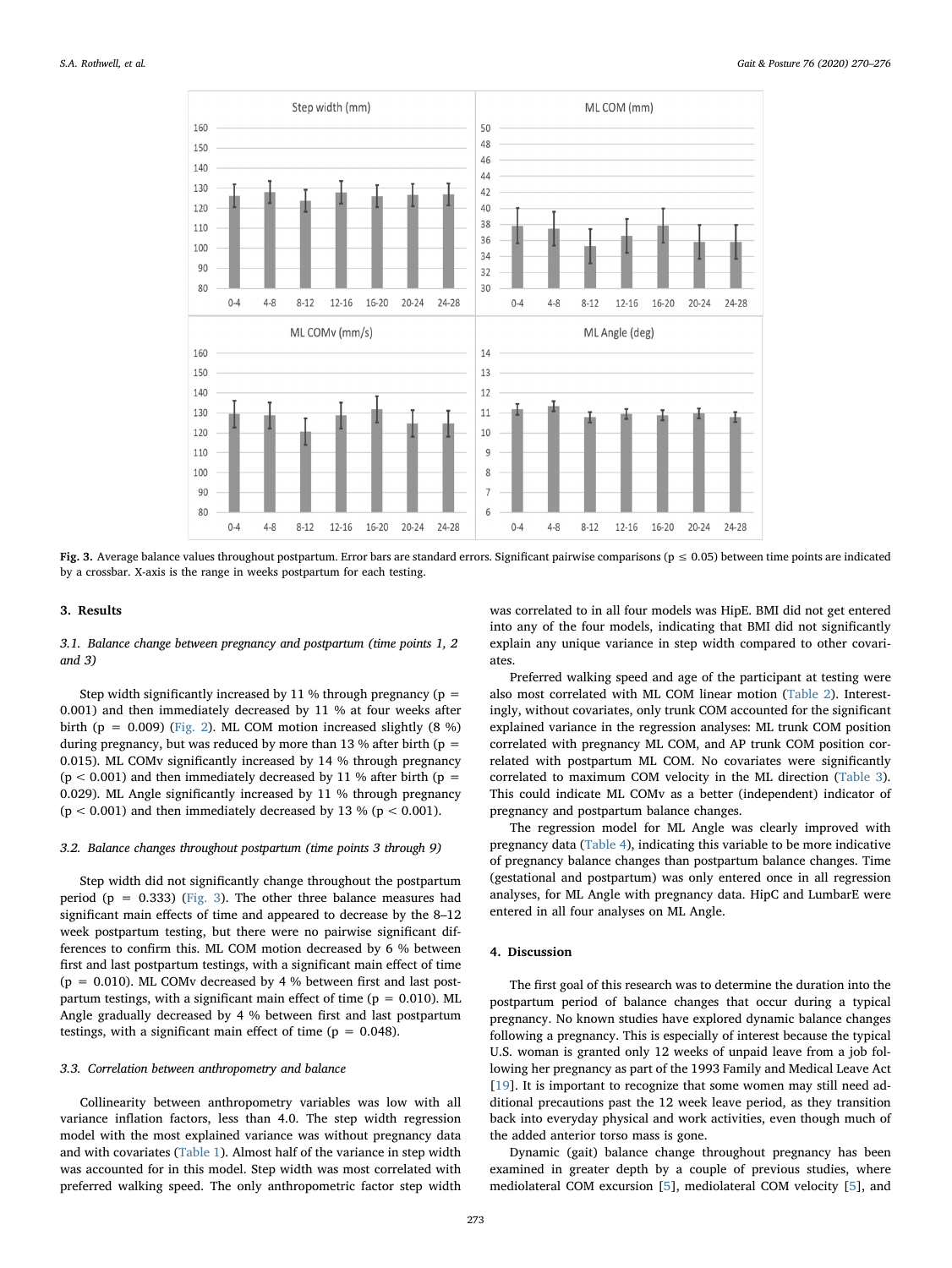#### <span id="page-4-0"></span>Table 1

Hierarchical multiple regression model summary for step width.

| Model                                         | independent variable | β          | R     | $R^2$ | $\Delta R^2$ | P           | <b>VIF</b> |
|-----------------------------------------------|----------------------|------------|-------|-------|--------------|-------------|------------|
| With pregnancy data and covariates            | 1. Speed             | 0.043      | 0.450 | 0.203 |              | ${}< 0.001$ | 1.000      |
|                                               | 2. AP tCOM           | 55.595     | 0.515 | 0.266 | 0.063        | 0.002       | 1.022      |
|                                               | 3. HipE              | 0.617      | 0.562 | 0.316 | 0.050        | 0.003       | 1.164      |
|                                               | 4. ML tCOM           | 105.640    | 0.583 | 0.340 | 0.025        | 0.035       | 1.034      |
|                                               | 5. LumbarE           | 0.406      | 0.606 | 0.367 | 0.027        | 0.027       | 1.074      |
| With pregnancy data and without covariates    | 1. LumbarE           | 0.518      | 0.215 | 0.046 |              | 0.015       | 1.000      |
|                                               | 2. AP tCOM           | 46.098     | 0.300 | 0.090 | 0.044        | 0.017       | 1.014      |
|                                               | 3. HipE              | 0.655      | 0.381 | 0.145 | 0.055        | 0.006       | 1.188      |
|                                               | 4. L34W              | $-173.692$ | 0.418 | 0.175 | 0.029        | 0.040       | 1.078      |
|                                               | 5. BreastD           | 399.337    | 0.454 | 0.206 | 0.032        | 0.031       | 3.048      |
| Without pregnancy data and with covariates    | 1. Speed             | 78.661     | 0.542 | 0.293 |              | ${}< 0.001$ | 1.000      |
|                                               | 2. Age               | $-1.541$   | 0.581 | 0.337 | 0.044        | 0.017       | 1.009      |
|                                               | 3. AP tCOM           | 58.312     | 0.624 | 0.389 | 0.052        | 0.007       | 1.068      |
|                                               | 4. HipE              | 0.607      | 0.663 | 0.440 | 0.051        | 0.006       | 1.100      |
|                                               | 5. LumbarE           | 0.429      | 0.683 | 0.467 | 0.026        | 0.041       | 1.105      |
| Without pregnancy data and without covariates | 1. HipE              | 0.771      | 0.302 | 0.091 |              | 0.003       | 1.000      |
|                                               | 2. LumbarE           | 0.629      | 0.389 | 0.151 | 0.60         | 0.013       | 1.041      |

β is the unstandardized regression coefficient. R is the partial correlation coefficient. R<sup>2</sup>is unadjusted explained variance. ΔR<sup>2</sup> is change in explained variance from the last step. P is the significance of the F value change between steps. Variance inflation factor (VIF) is reported to account for collinearity.

mediolateral COM angular motion [\[5](#page-6-4)[,20](#page-6-17)] to increase significantly between 16 weeks and the third trimester. The separate sample of participants in this current study followed the same balance trends with all balance variables increasing (indicative of poorer balance) between 16 weeks and late in pregnancy, indicating that participants had less ability to control dynamic balance as pregnancy progressed [[5](#page-6-4)]. Larger ML linear motion [[17\]](#page-6-18) and ML ankle angle [\[21](#page-6-19)] can be associated with imbalance and waddling type gait [\[22](#page-6-20)]. Foti et al., however, suggest waddling gait may be countered by joint kinematic changes [\[23](#page-6-21)].

All balance measures improved significantly between the last month of pregnancy and the first month postpartum. However, other than step width, measures of balance continued to improve slightly within the 7 months of postpartum testing. First, this leads us to believe step width is unique from other COM balance measures. Step width can be either altered consciously as a perception of balance ability [[24\]](#page-6-22) or reactive correction to instantaneous imbalance [[25,](#page-6-23)[26](#page-6-24)]. As we did not initiate imbalance in this study, we believe observed step width changes were related to perception of balance for pregnant and postpartum women. This was further supported by our finding that step width was correlated most with walking speed (another indicator of conservative gait) rather than anthropometry. It could be the case that pregnant women have no change in perception of (im)balance through the postpartum period even if there are actual balance changes, but our current study design did not allow us to specifically examine this. On the other hand, there was a continued decrease in mediolateral center of mass motion in the postpartum period, indicating that balance continued to improve throughout postpartum, and possibly indicating participants continued to experience slight imbalance early in postpartum. However, as compared to a previous study of healthy young adults [[27\]](#page-6-25), all postpartum values of ML COM and ML COMv for our participants indicate better balance. We've previously suggested that our participants' physical activity may contribute to unique findings [[28\]](#page-6-26), but our studies to date cannot distinguish population vs. methodology reasons for balance differences compared to other studies. Future studies should explore postpartum changes more with known fallers as done by one previous pregnancy study [\[29](#page-6-27)].

The second goal of this research was to determine the correlation between anthropometry and balance postpartum. We had previously described only a minimal correlation between anthropometry and balance during pregnancy [\[30](#page-6-28)]. Our previous study resulted in a total explained variance between pregnancy anthropometry and ML COMv of 0.097 and ML Angle of 0.170 [[30\]](#page-6-28). Our current findings suggest slightly improved, but still small correlations postpartum. This current study resulted in explained variance of 0.181 and 0.258 for those same two variables, respectively. The most commonly observed variables to have a correlation to balance measures in this study were lumbar extension posture (LumbarE) and the torso AP COM position (AP tCOM). Based on our previous study, AP tCOM moves back to a typical nonpregnant position further into postpartum (as to be expected with loss of anterior abdominal mass), but LumbarE continues to gradually increase (more lordotic curvature) through pregnancy and during postpartum [\[9\]](#page-6-8). Both of these variables had a positive correlation to more walking imbalance in the current study, potentially indicating that alignment of the COM posteriorly, over the hips, to be advantageous to balance control. This has previously been suggested for standing balance control in pregnancy [[8](#page-6-7)], but our current study is the first that we

<span id="page-4-1"></span>

Hierarchical multiple regression model summary for ML COM.

| Model                                         | independent variable | ß        | R     | $R^2$ | $\Delta R^2$ | P           | <b>VIF</b> |
|-----------------------------------------------|----------------------|----------|-------|-------|--------------|-------------|------------|
| With pregnancy data and covariates            | 1. Speed             | $-0.024$ | 0.625 | 0.391 |              | ${}< 0.001$ | 1.000      |
|                                               | 2. Age               | $-0.375$ | 0.646 | 0.417 | 0.026        | 0.021       | 1.003      |
|                                               | 3. Body height       | 0.238    | 0.672 | 0.452 | 0.035        | 0.006       | 1.133      |
|                                               | 4. AP tCOM           | 13.513   | 0.688 | 0.473 | 0.456        | 0.029       | 1.077      |
| With pregnancy data and without covariates    | 1. ML bCOM           | 0.247    | 0.208 | 0.043 |              | 0.019       | 1.000      |
| Without pregnancy data and with covariates    | 1. Speed             | $-0.021$ | 0.565 | 0.319 |              | ${}< 0.001$ | 1.000      |
|                                               | 2. Age               | $-0.450$ | 0.602 | 0.362 | 0.043        | 0.016       | 1.009      |
|                                               | 3. Body height       | 0.263    | 0.642 | 0.412 | 0.050        | 0.007       | 1.119      |
|                                               | 4. AP tCOM           | 23.080   | 0.685 | 0.469 | 0.057        | 0.003       | 1.069      |
| Without pregnancy data and without covariates | 1. AP tCOM           | 22.287   | 0.238 | 0.057 |              | 0.022       | 1.000      |

β is the unstandardized regression coefficient. R is the partial correlation coefficient. R<sup>2</sup>is unadjusted explained variance. ΔR<sup>2</sup> is change in explained variance from the last step. P is the significance of the F value change between steps. Variance inflation factor (VIF) is reported to account for collinearity.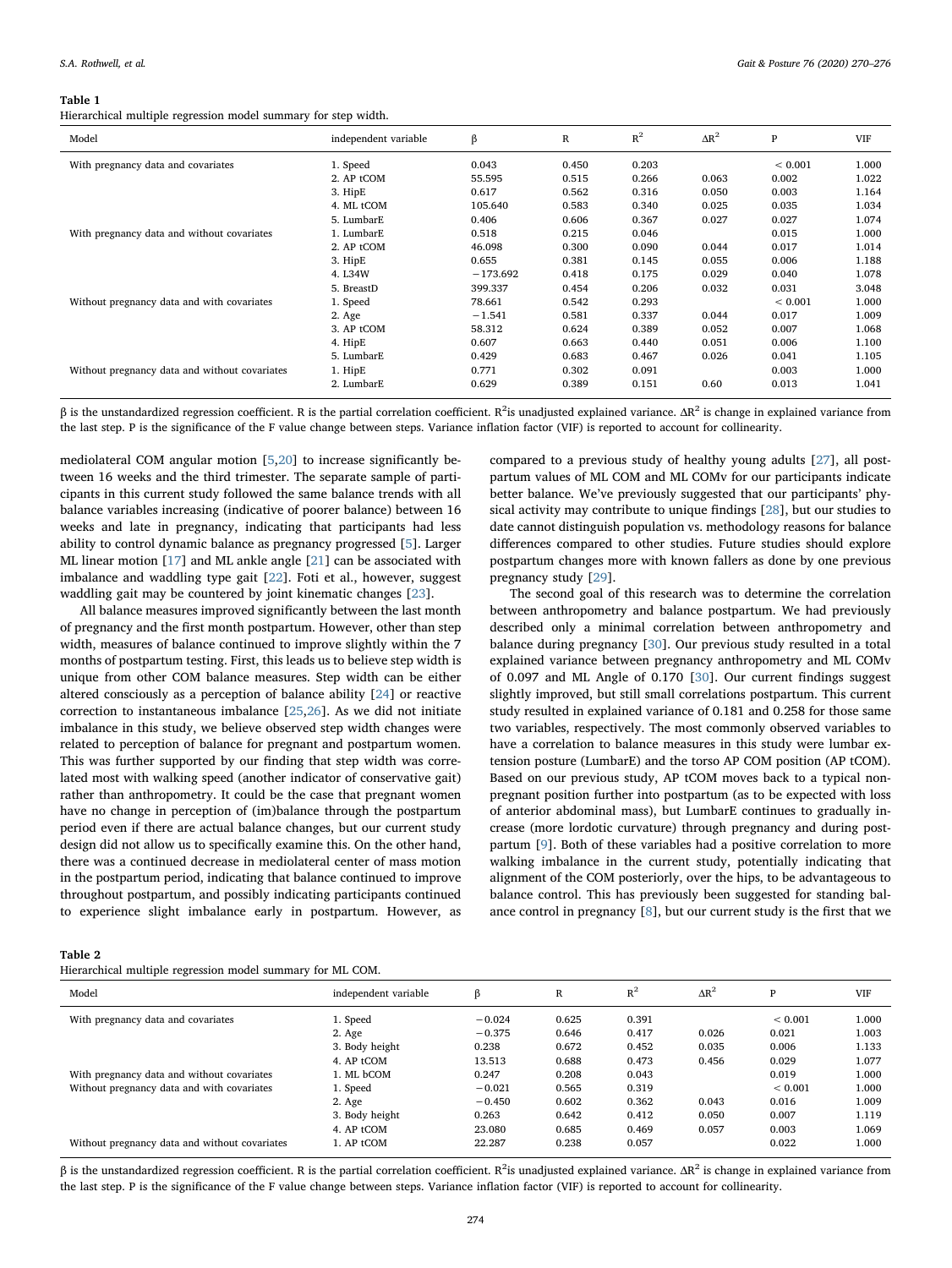<span id="page-5-0"></span>Hierarchical multiple regression model summary for ML COMv.

| Model                                         | independent variable | ß      | R     | $R^2$ | $\Delta R^2$ | D           | <b>VIF</b> |
|-----------------------------------------------|----------------------|--------|-------|-------|--------------|-------------|------------|
| With pregnancy data and covariates            | l. AP tCOM           | 80.139 | 0.310 | 0.096 |              | ${}< 0.001$ | 1.000      |
|                                               | 2. LumbarE           | 0.680  | 0.391 | 0.153 | 0.057        | 0.005       | 1.014      |
| With pregnancy data and without covariates    | l. AP tCOM           | 80.139 | 0.310 | 0.096 |              | ${}< 0.001$ | 1.000      |
|                                               | 2. LumbarE           | 0.680  | 0.391 | 0.153 | 0.057        | 0.005       | 1.014      |
| Without pregnancy data and with covariates    | 1. AP tCOM           | 93.028 | 0.323 | 0.105 |              | 0.002       | 1.000      |
|                                               | 2. LumbarE           | 0.806  | 0.426 | 0.181 | 0.077        | 0.005       | 1.001      |
| Without pregnancy data and without covariates | 1. AP tCOM           | 93.028 | 0.323 | 0.105 |              | 0.002       | 1.000      |
|                                               | 2. LumbarE           | 0.806  | 0.426 | 0.181 | 0.077        | 0.005       | 1.001      |

β is the unstandardized regression coefficient. R is the partial correlation coefficient. R<sup>2</sup>is unadjusted explained variance. ΔR<sup>2</sup> is change in explained variance from the last step. P is the significance of the F value change between steps. Variance inflation factor (VIF) is reported to account for collinearity.

know of to also suggest this for mediolateral dynamic balance during postpartum.

Another interesting finding from our correlation analyses is there appears to be different significant correlates to postpartum balance compared to pregnancy. We have previously reported increased mass remains around the pelvis, torso, and breast levels for postpartum mothers who are breastfeeding, which could contribute to COM changes postpartum [[9](#page-6-8)]. Additionally, high levels of relaxin remain in the body for about 5–6 weeks after birth [[31\]](#page-6-29), which may also contribute to change in COM motion. Fatigue and depression are common postpartum cognitive impediments [\[32](#page-6-30)]. Neurological and physical changes within the back and lower extremities are also commonly experienced postpartum [\[33](#page-6-31)]. These factors represent fluctuating changes within our postpartum testing period that could have affected balance changes.

Pregnancy has also been known to cause lasting arch height reductions [[34\]](#page-6-32), urinary retention problems [[35\]](#page-6-33), type 2 diabetes (from gestational diabetes) [[36\]](#page-6-34), diastasis recti abdominis [[37\]](#page-6-35), and many persistent physical changes [\[9](#page-6-8),[38\]](#page-6-36). These changes could pose additional problems for postpartum balance, but also during a multigravida pregnancy. Since our study sample included eleven primigravida and six multigravida women, and our multigravida sample is insufficiently small and diverse (ranging between  $2<sup>nd</sup>$  and  $5<sup>th</sup>$  pregnancies) to take into account these group differences, follow-up studies will be required to understand the extent to which lasting effects from previous pregnancies affect balance. Further complicating balance for postpartum women is that they will often carry their infant. Some previous research has been conducted on the musculoskeletal effects of infant carrying position [\[39](#page-6-37)], and the balance effects of load carrying [\[40](#page-6-38)]. Presumably, comfort and economic factors are paramount in infant carrying device consideration. Future studies should investigate the effects

#### <span id="page-5-1"></span>Table 4

Hierarchical multiple regression model summary for ML Angle.

of postpartum infant carrying on balance control for the safety of mother and child.

Our balance findings support current physical activity recommendations [\[41\]](#page-6-39) that women without any complications surrounding the birth may begin gradually increasing to a similar level at which they participated in during pregnancy within about four weeks postpartum. However, some balance and fall precautions may be important for women returning to work following birth, especially in more physically demanding jobs. Time (gestational and postpartum) was only entered once in all regression analyses, for ML Angle during pregnancy. This seems to indicate that postpartum balance changes typically have very little to do with the amount of time following birth. Instead, individual-specific pregnancy and postpartum changes are a more significant correlate to balance, and predefining a time to return to normal activities should be avoided. Accommodations may be advisable for postpartum workers, as many women return to work within the time frame of this study [[3](#page-6-2)]. Healthcare providers play a vital role in enabling women to gain accommodations at work, so it is important that they understand that balance is unrelated to time after pregnancy.

## 5. Conclusion

Findings from this study support significant balance improvement immediately following birth, but also the presence of slight balance change in early in the postpartum period. It appears that while postpartum balance is slightly more correlated to anthropometric changes than balance during pregnancy, there continue to be other factors that contribute significantly more to balance changes. Some postpartum women may need continued precautions for several months following pregnancy as they transition back into typical daily activities.

| Model                                         | independent variable | β        | R     | $R^2$ | $\Delta R^2$ | P           | <b>VIF</b> |
|-----------------------------------------------|----------------------|----------|-------|-------|--------------|-------------|------------|
| With pregnancy data and covariates            | 1. Speed             | $-0.001$ | 0.267 | 0.071 |              | 0.002       | 1.000      |
|                                               | 2. Time              | $-0.017$ | 0.327 | 0.107 | 0.035        | 0.029       | 1.073      |
|                                               | 3. Body height       | $-0.034$ | 0.380 | 0.144 | 0.037        | 0.022       | 1.085      |
|                                               | 4. HipC              | 8.793    | 0.522 | 0.273 | 0.129        | ${}< 0.001$ | 1.128      |
|                                               | 5. LumbarE           | 0.039    | 0.584 | 0.341 | 0.068        | 0.001       | 1.180      |
|                                               | 6. AP tCOM           | 3.083    | 0.631 | 0.398 | 0.057        | 0.001       | 1.066      |
|                                               | 7. ML tCOM           | 5.953    | 0.647 | 0.419 | 0.021        | 0.042       | 1.204      |
| With pregnancy data and without covariates    | 1. HipC              | 10.357   | 0.449 | 0.201 |              | ${}< 0.001$ | 1.000      |
|                                               | 2. AP tCOM           | 3.292    | 0.518 | 0.269 | 0.068        | 0.001       | 1.024      |
|                                               | 3. LumbarE           | 0.030    | 0.562 | 0.316 | 0.048        | 0.004       | 1.016      |
|                                               | 4. ML tCOM           | 8.212    | 0.599 | 0.359 | 0.043        | 0.005       | 1.108      |
| Without pregnancy data and with covariates    | 1. Body height       | $-0.030$ | 0.223 | 0.050 |              | 0.031       | 1.000      |
|                                               | 2. HipC              | 5.984    | 0.380 | 0.144 | 0.094        | 0.002       | 1.107      |
|                                               | 3. LumbarE           | 0.041    | 0.510 | 0.260 | 0.116        | ${}< 0.001$ | 1.076      |
| Without pregnancy data and without covariates | 1. HipC              | 6.693    | 0.361 | 0.130 |              | ${}< 0.001$ | 1.000      |
|                                               | 2. LumbarE           | 0.042    | 0.508 | 0.258 | 0.128        | ${}< 0.001$ | 1.025      |

β is the unstandardized regression coefficient. R is the partial correlation coefficient. R<sup>2</sup>is unadjusted explained variance. ΔR<sup>2</sup> is change in explained variance from the last step. P is the significance of the F value change between steps. Variance inflation factor (VIF) is reported to account for collinearity.